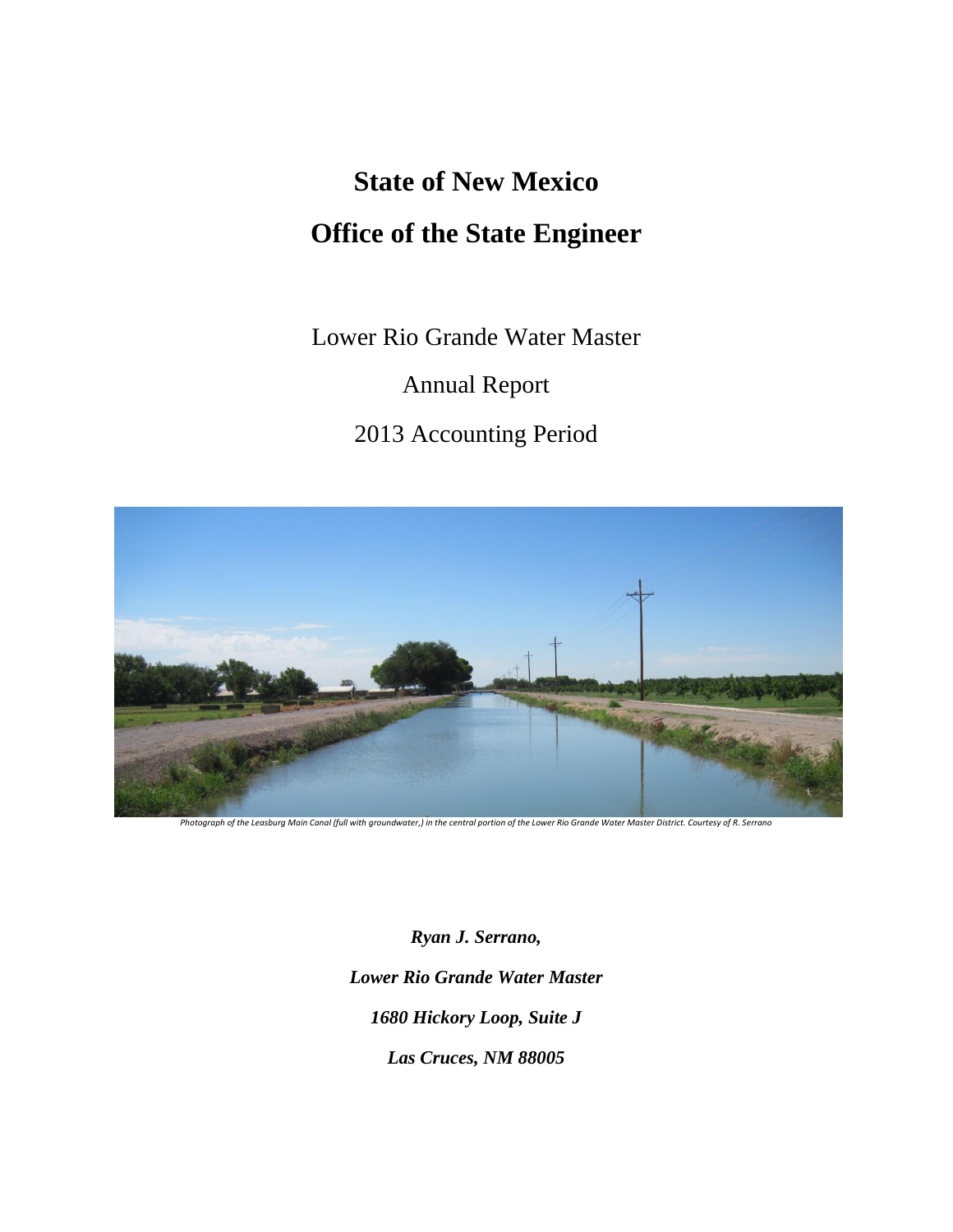# **TABLE OF CONTENTS**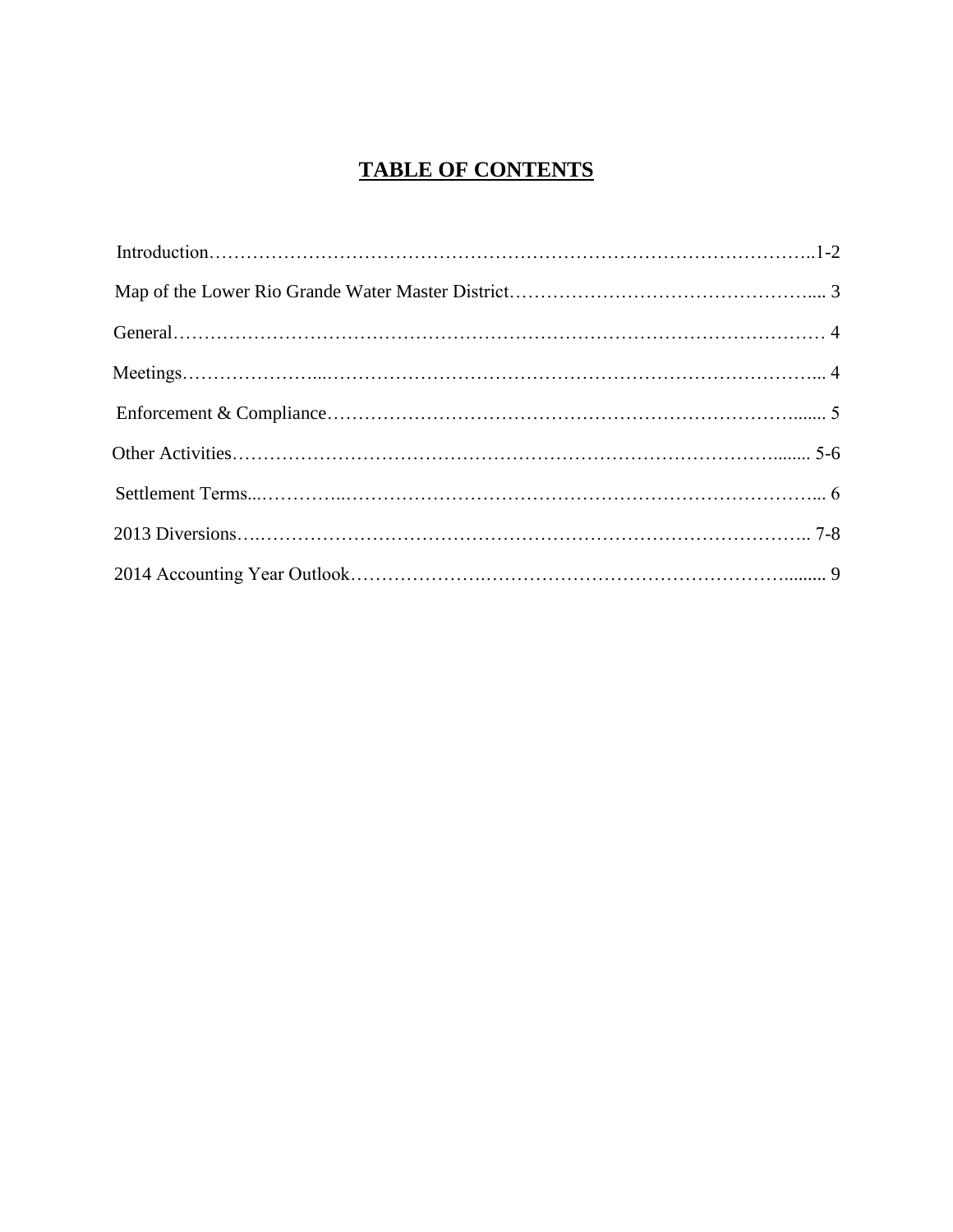## *INTRODUCTION*

The Lower Rio Grande (LRG) Water Master District was declared by Order of the State Engineer (SE) on December 3, 2004. The District encompasses a geographic area of 4,224 square miles and stretches from its northern extent at the base of Elephant Butte Reservoir in central Sierra County, to its southern extent at the New Mexico/Texas/Mexico border in southern Dona Ana County. The District includes the main stem of the Rio Grande, its tributaries, and the underground waters within the geographic area described above. There are several water users within the District including the City of Las Cruces, City of Truth or Consequences, Elephant Butte Irrigation District (EBID), New Mexico State University, New Mexico Spaceport Authority, NASA – Lyndon B. Johnson White Sands Test Facility, Public Utilities of New Mexico, & Union Pacific Intermodal Rail Yard to name a few. Additionally, the LRG Water Master District is home to one of the state's largest, if not the the largest agricultural producing regions for crops such pecans, cotton, and vegetables *(USDA Census of Agriculture, 2007)*.

The surface and groundwaters of the District are administered in accordance with all applicable state laws and more specifically in accordance with all SE Order's, permits, licenses, hydrographic surveys, court adjudications, compacts, and settlement agreements, to including the following:

- New Mexico Statutes Annotated, Chapter 72
- The Rio Grande Compact
- The Lower Rio Grande Adjudication (State of New Mexico v. EBID)
- Lower Rio Grande Adjudication, SS-97-101- Settlement Agreement and Third Judicial District Court Final Order (2011)
- SE Order Number 169, Creating the LRG Water Master District
- SE Order Number 170, Metering Order
- SE Order Number 172, Amended Metering Order
- SE Order Number 180, Supplemental Metering Order
- The Hot Springs Hydrographic Survey (1958)
- The Las Animas Creek Adjudication, Cause No. 6427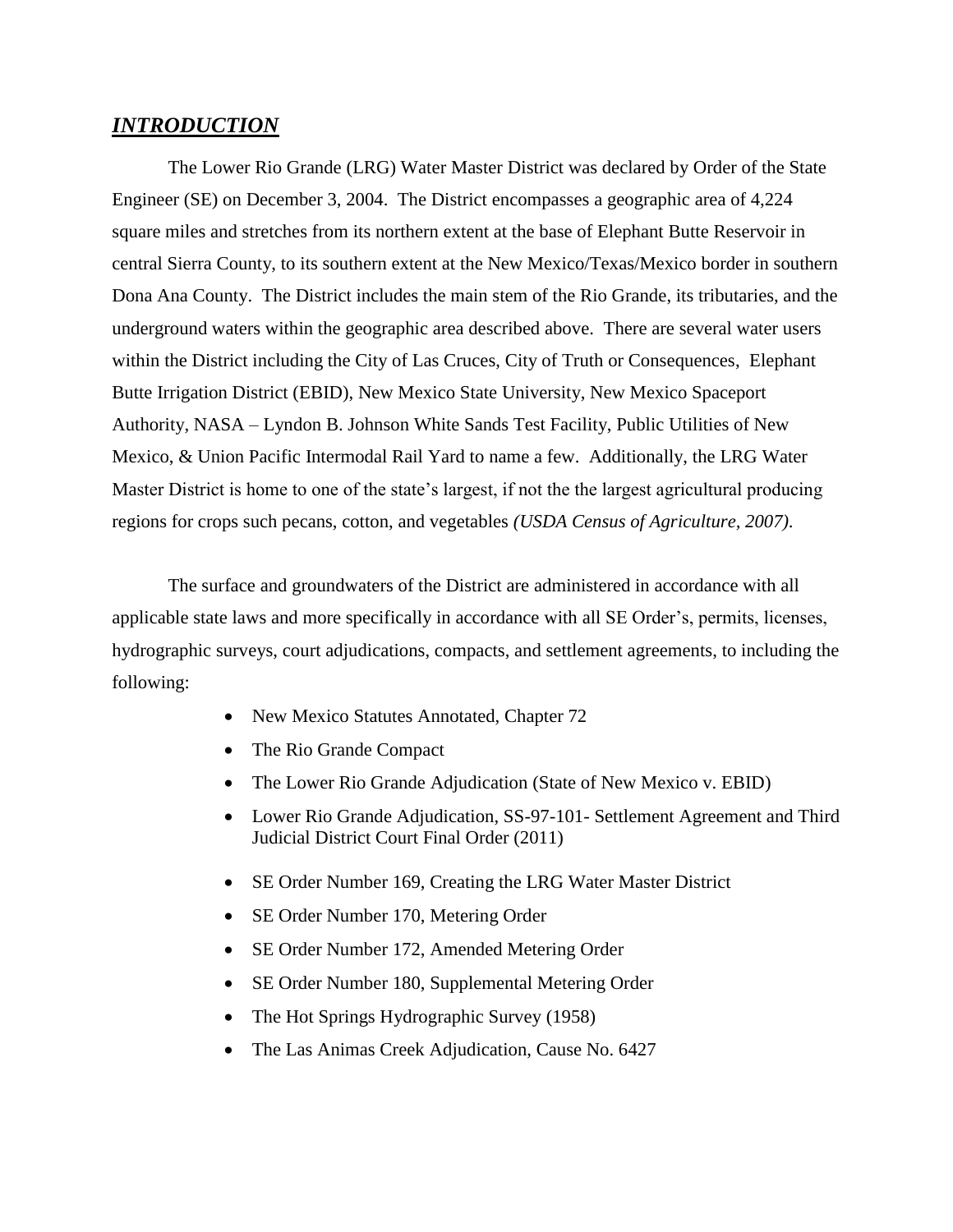New Mexico state law declares that SE has a statutory responsibility to supervise, measure, appropriate, and distribute the waters of the state *NMSA 1978, Section 72-1-1*. Additionally, New Mexico state law declares that the SE has the authority to appoint Water Masters whose job is to appropriate, regulate, and control the waters of such water districts, if it is in the best interests of public safety, and the water users of such water districts. *NMSA 1978, Section 72-3-1 & Section 72-3-2.* 

In accordance with the above referenced statute, the SE appointed a Water Master to the LRG Water Master District who's charged with administering and apportioning the waters of the District, and whose specific duties include; but are not limited to:

- Curtailing illegal diversions
- Measuring and reporting water usage within the district
- Curtailing out-of-priority diversions
- Administering water usage according to agreements entered into by the water users of the district
- Coordinate, where indicated, with the United State Bureau of Reclamation (BOR) and the EBID so as to ensure the appropriate regulation and control of groundwater withdrawals.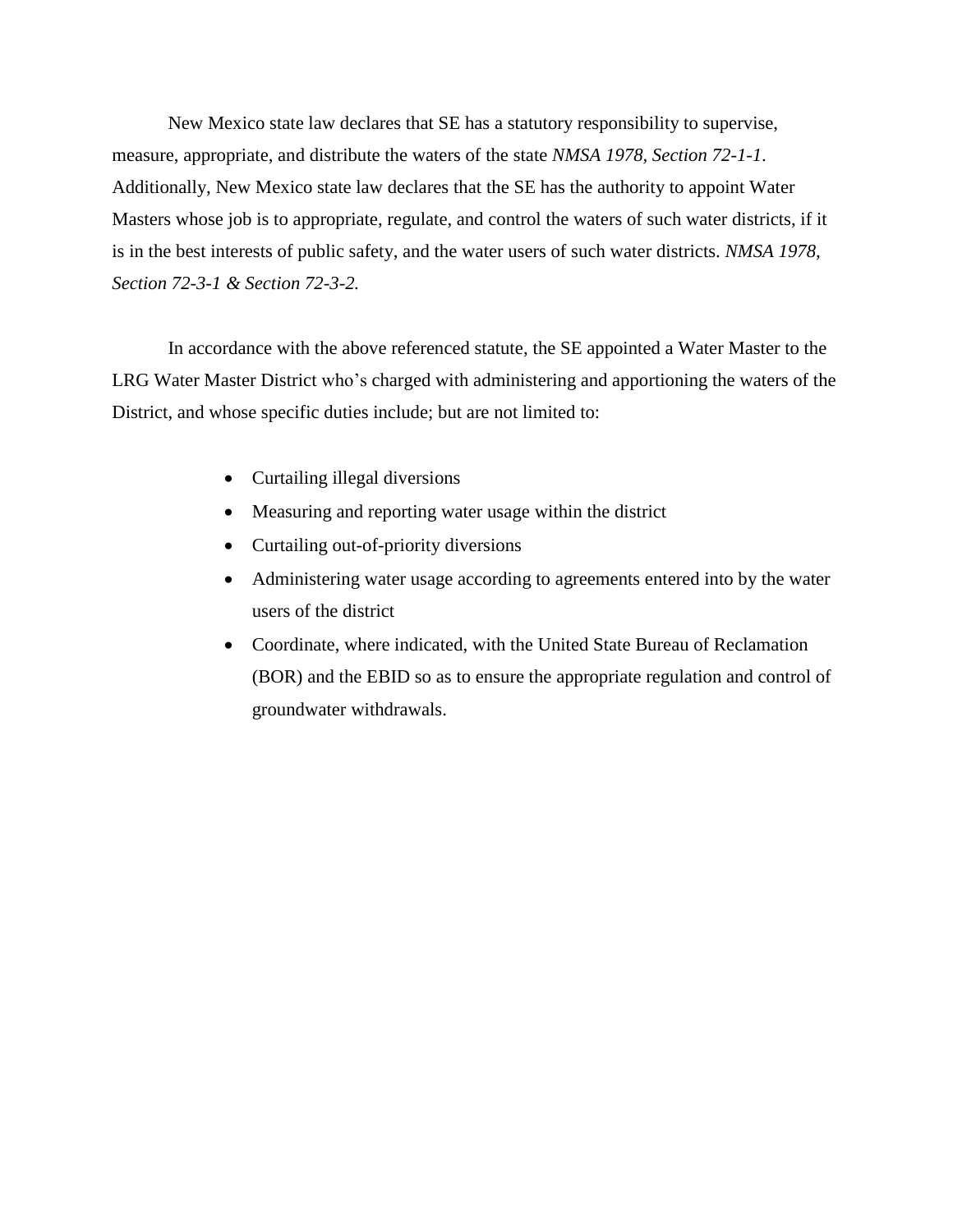## *MAP OF THE LOWER RIO GRANDE WATER MSTER DISTRICT*

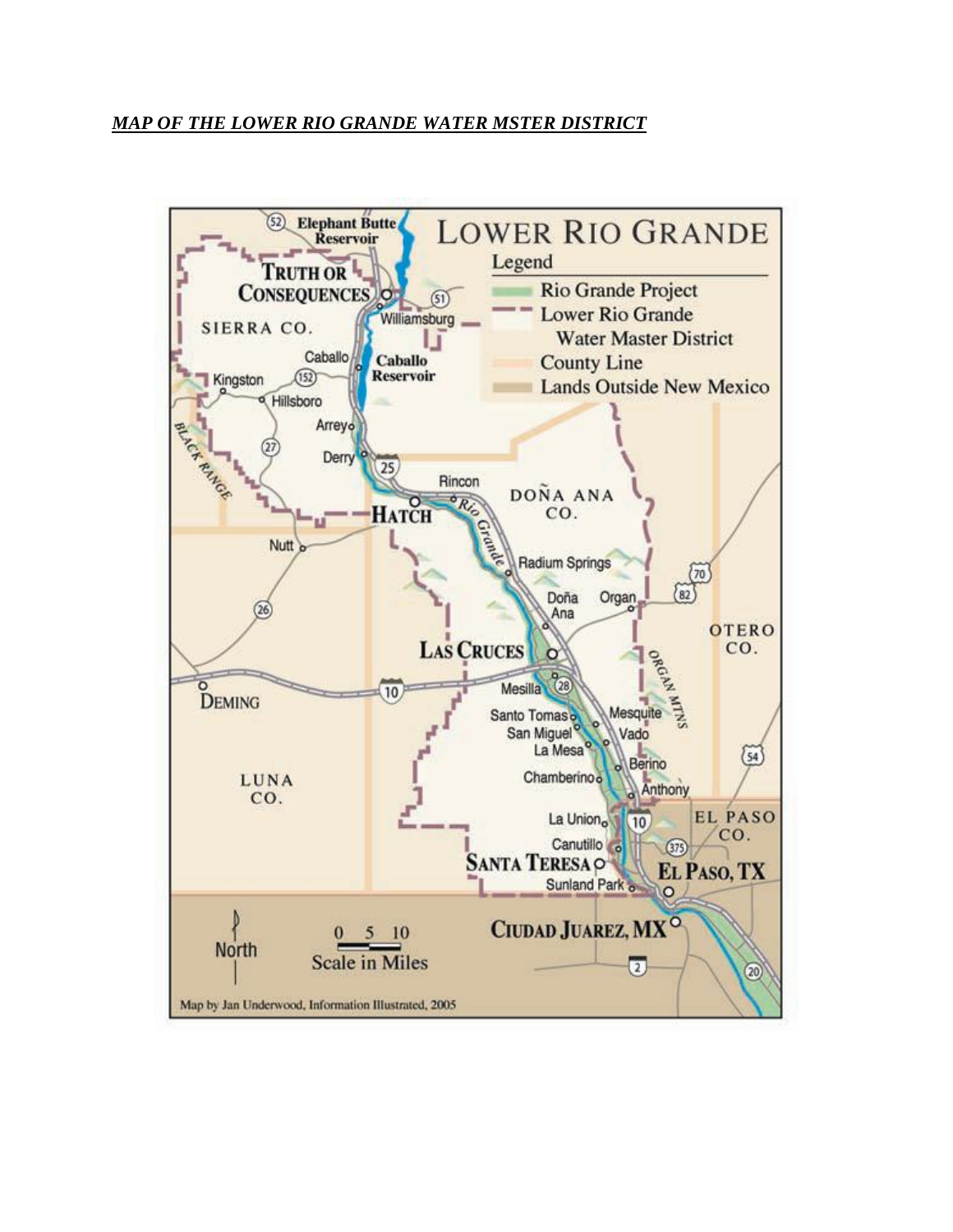#### *GENERAL*

The LRG Water Master group currently consists of four full time employees who maintain offices at the District IV Las Cruces Office of the State Engineer, at 1680 Hickory Loop, Suite J. in Las Cruces. Members of the group include LRG Water Master Ryan J. Serrano, LRG Water Master Christopher Whitman, Assistant LRG Water Master Demetrio Alanis, and a currently vacant Assistant LRG Water Master position. All members of the LRG Water Master group are direct employees of the SE and are compensated from the SE's general fund.

Field work of the water master group generally includes inspections of groundwater and surface water points of diversions, measurement devices and structures, water right places of use and purposes of use, and any illegal diversions or waste of water. Field work also includes the acquisition of point of diversions and place of use data utilizing Trimble GPS technology.

Office work of the Water Master group generally includes preparing technical reports and memoranda on water rights and the metered diversions of those rights. Processing and maintaining approximately 14,000 meter records that are submitted to the District IV office annually, tabulating diversion records and determining over diversions, compiling reports, generating compliance notices and general correspondence, providing customer assistance to the general public, coordinating compliance actions with the OSE's Administrative Litigation Unit, and attending meetings of varying degrees.

#### *MEETINGS*

In 2013, the LRG Water Master and his staff participated in several one-on-one meetings with water users both in the office and in the field. Discussions centered on groundwater diversion limits, reconciliation of accounts, settlement provisions, and metering issues. The Water Master also participated in several meetings with the New Pecan Growers Association and the Southern New Mexico Diversified Row Croppers Association in regards to the development of rules for expedited water marketing within the LRG.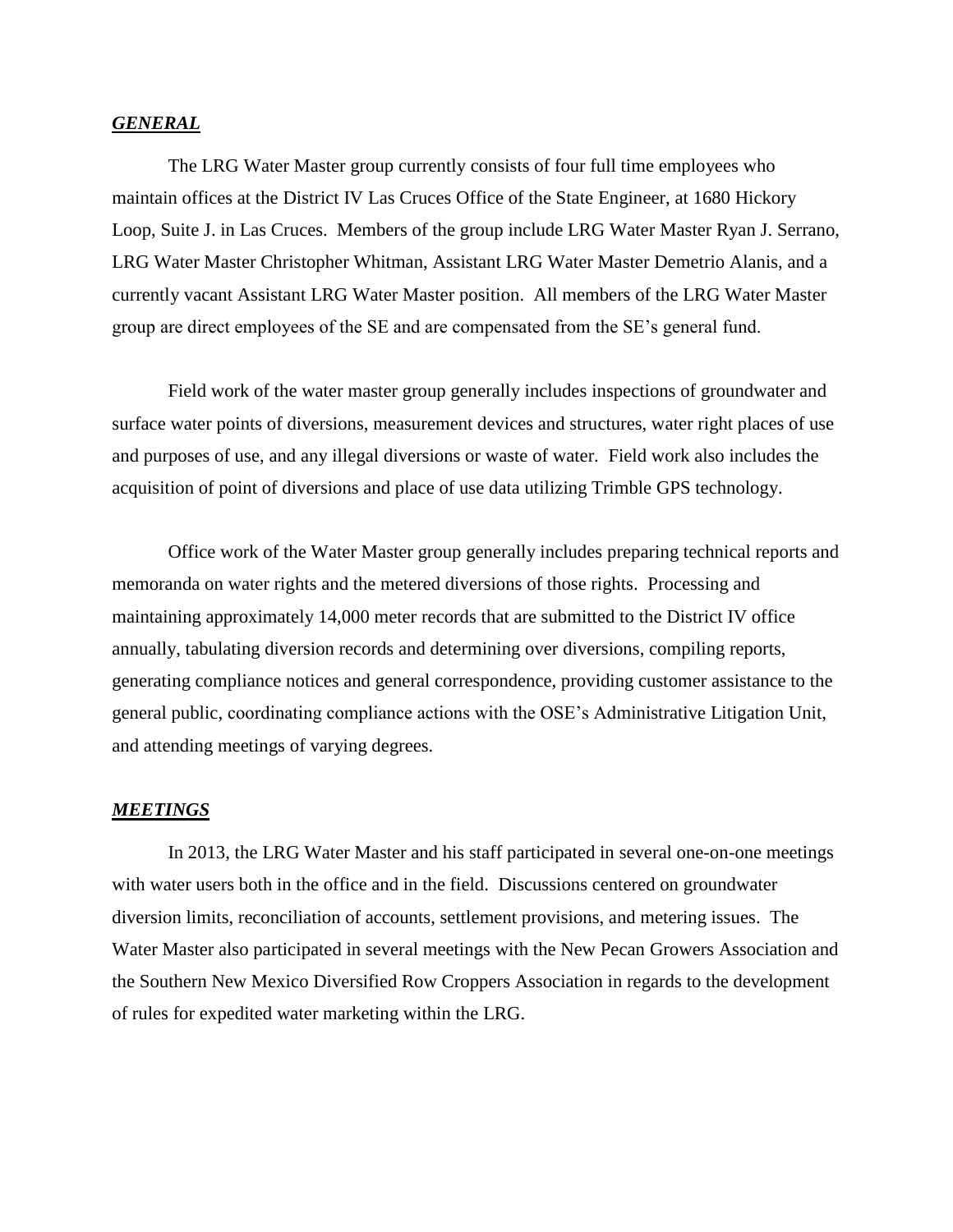#### *ENNFORCMENT & COMPLIANCE*

In 2013, The LRG Water Master group initiated 100 enforcement and compliance actions for varying degrees of non-compliance within the SE jurisdiction as set for in the onset of this report. Of the 100 enforcement and compliance actions initiated, 52 of these have been resolved without any further enforcement, and 48 are currently pending. If the remaining 48 are not resolved in a timely fashion these issues will be forwarded to the SE's Administrative Litigation Unit to pursue compliance orders in the Third Judicial District Court.

#### *OTHER ACTIVITIES*

In accordance with SE Order number 172, it is the responsibility of the water right owners within the LRG Water Master district to submit meter readings to the SE on or before the tenth day of January, April, July, and October for the three preceding calendar months, unless otherwise ordered by the SE. In an effort to maintain high voluntary meter reading submittal rates, and to ensure a complete and accurate data record, the LRG Water Master group has taken several proactive steps to ensure compliance. Those steps include the following:

> Postcard Reminders – During the month of December of each accounting year LRG Water Master Staff sends a meter reading reminder postcard to every water right owner with an actively metered well or diversion. The postcard serves as a general reminder to water right owners to submit a final meter reading for the accounting year.

Meter Reading Overdue Letter - In January of the following accounting year Water Master staff sends out a meter reading overdue letter to those water right owners who failed to submit their meter readings for the final reporting period of the year. The letter requires these water right owners to submit their meter reading(s) within 5 days of the receipt of the letter. The letter also indicates that if meter readings are not submitted within a timely manner, the issue would be forwarded to the SE's Administrative Litigation Unit.

Outstanding Meter Reading Enforcement – Traditionally there is a small percentage of water right owners who do not respond to either of the two above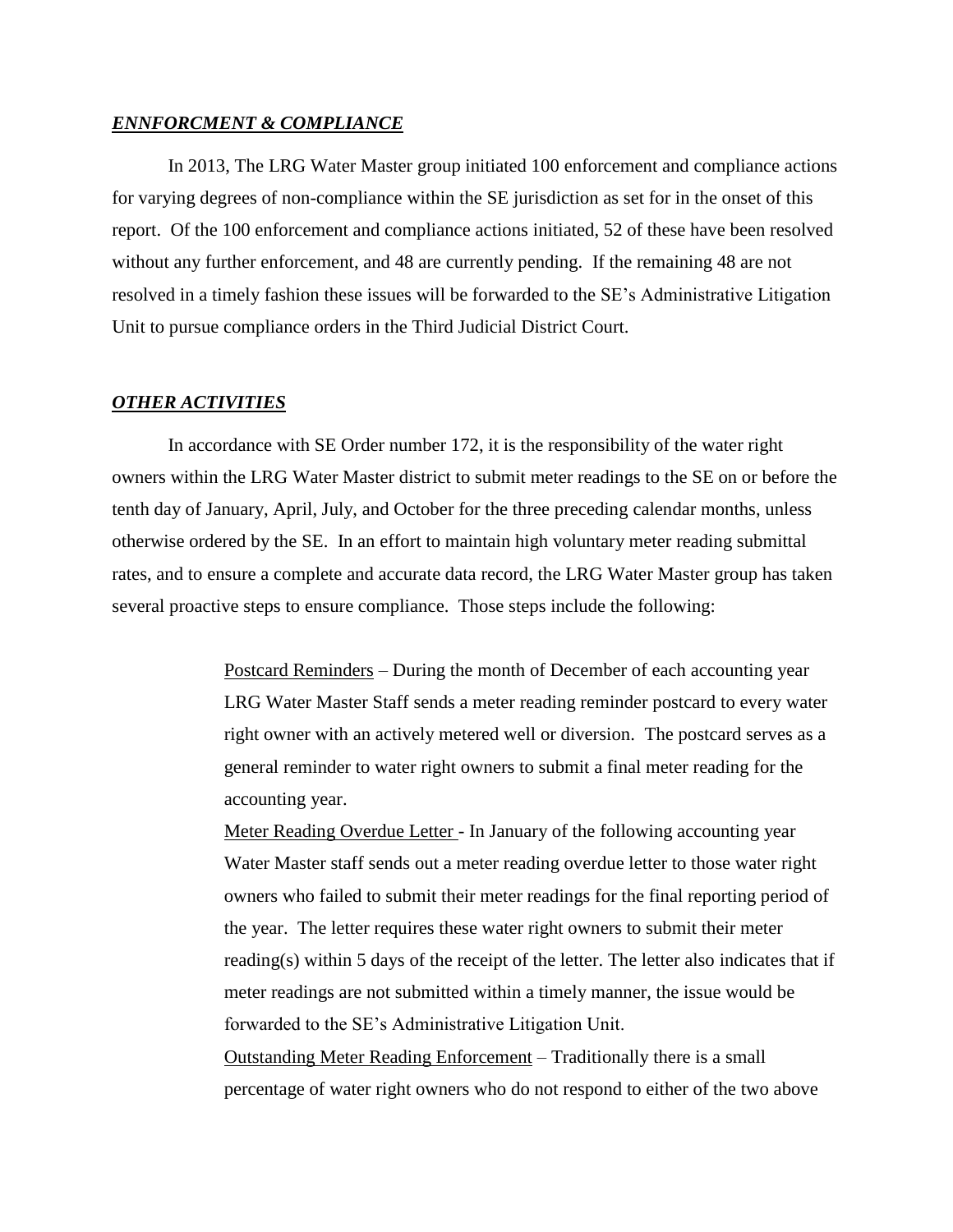referenced efforts. In order to facilitate a complete data record Water Master staff will conduct field work and physically acquire a meter reading for each of the remaining wells for which a reading was not submitted. To follow up and ensure that these water right owner's submit there meter readings in the future, the LRG Water Master in conjunction with the SE's Administrative Litigation Unit will pursue enforcement actions.

In 2013, as a result of the efforts outlined above **2,450 wells**, or **93%** of the actively metered wells within the LRG Water Master District have a meter reading entered into the WATERS databases for the final reporting period of 2013. This data is tabulated in the diversion summary included hereto.

#### *SETTLMENT TERMS*

In addition to the ongoing efforts to increase the voluntary meter reading submittal rates described above, in 2013, Water Master staff also provided notification to irrigation water right owners of their requirements under the Stream System Issue 101 (SSI No. 101) Settlement Agreement and Final Judgment of the Third Judicial District Court. Specifically, notices and general information letters were sent to water right owners in June of 2013, notifying them of provisions within the settlement that allow for joint management of groundwater rights associated with "farms under the same management/ownership (OwMan)."

Joint management gives water users more flexibility in allocating groundwater pumping among farms (that is, one farm can pump more, if another farm pumps less), even if those farms have different water rights file numbers. This provision can be used in managing groundwater on separate farms owned by the same party. This provision can also be utilized by a farmer who manages a number of farms, not all of which he or she owns, provided there is a written agreement between the farmer and the landowners.

In the days and months following the dissemination of this information, Water Master staff had hundreds of one-on-one meetings with water right owners seeking to take advantage of this particular settlement provision in order to rectify discrepancies amongst farms which they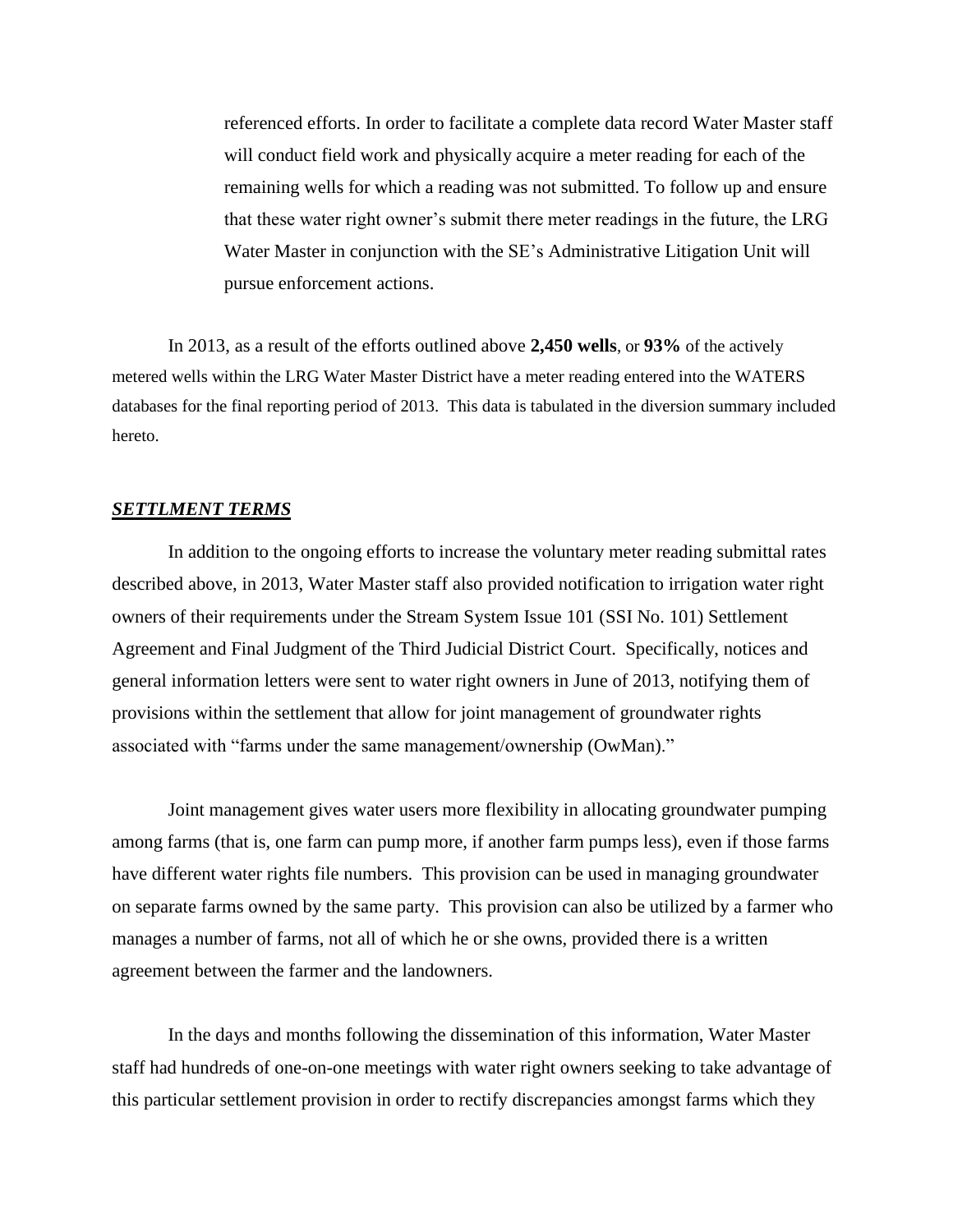either owned or managed. As a result of these meetings a significant number of OwMan plans were filled and there are currently **37,000 irrigated acres** identified under the OwMan provision.

# *2013 DIVERSIONS*

In 2013, the EBID board of directors allotted 3.5 acre inches (0.29 acre feet per acre) to its constituents. This allocation equates to **26,285 acre feet** of Rio Grande Project surface water being put to beneficial use within the LRG Water Master District in 2013, as compared to 10 acre inches (0.83 acre feet per acre) or 75,231 acre feet in 2012. This 35% reduction in Rio Grande surface water supply within the LRG Water Master District is a direct reflection of the lack of snowpack and the almost non-existent runoff witnessed in accounting year 2013.

In 2013, a total of **332,409.7 acre feet** of groundwater was diverted within the LRG Water Master District. This is a 3% increase in groundwater diversions over the 2012 accounting year. Of the described total diversion, 286,050.0 acre feet was diverted for irrigation purposes (7% increase from 2012), and 23,307.7 acre feet was diverted municipal use (7% decrease from 2012). Below is a table depicting diversion totals by use for 2011, 2012, and 2013.

### **2011 Metered Diversions 2012 Metered Diversion 2013 Metered Diversion**

| Agriculture       | $182.0$ (acre feet) | Agriculture       | $109.6$ (acre feet) | Agriculture       | $35.5$ (acre feet) |
|-------------------|---------------------|-------------------|---------------------|-------------------|--------------------|
|                   |                     |                   |                     |                   |                    |
| Commercial        | 3628.9              | Commercial        | 152.1               | Commercial        | 3810.4             |
| Construction      | 29.9                | Construction      | 67.0                | Construction      | 31.2               |
| Cemetery          | 131.0               | Cemetery          | 152.1               | Cemetery          | 160.8              |
| Dairy             | 1840.4              | Dairy             | 2506.2              | Dairy             | 1577.3             |
| Domestic          | 790.0               | Domestic          | 440.9               | Domestic          | 394.3              |
| Exploratory       | 2.5                 | Exploratory       | 318.3               | Exploratory       | 58.8               |
| Feed Pen Op.      | 5.5                 | Feed Pen Op.      | 5.3                 | Feed Pen Op.      | 12.5               |
| Industrial        | 530.2               | Industrial        | 892.0               | Industrial        | 1,885.1            |
| <b>IRRIGATION</b> | 279368.2            | <b>IRRIGATION</b> | 265321.3            | <b>IRRIGATION</b> | 286,050.0          |
| Military          | 126.2               | Military          | 116.4               | Military          | 289.0              |
| Mutual Dom.       | 6718.8              | Mutual Dom.       | 13785.0             | Mutual Dom.       | 7651.5             |
| Manufacturing     | 49.7                | Manufacturing     | 7.5                 | Manufacturing     | 6.7                |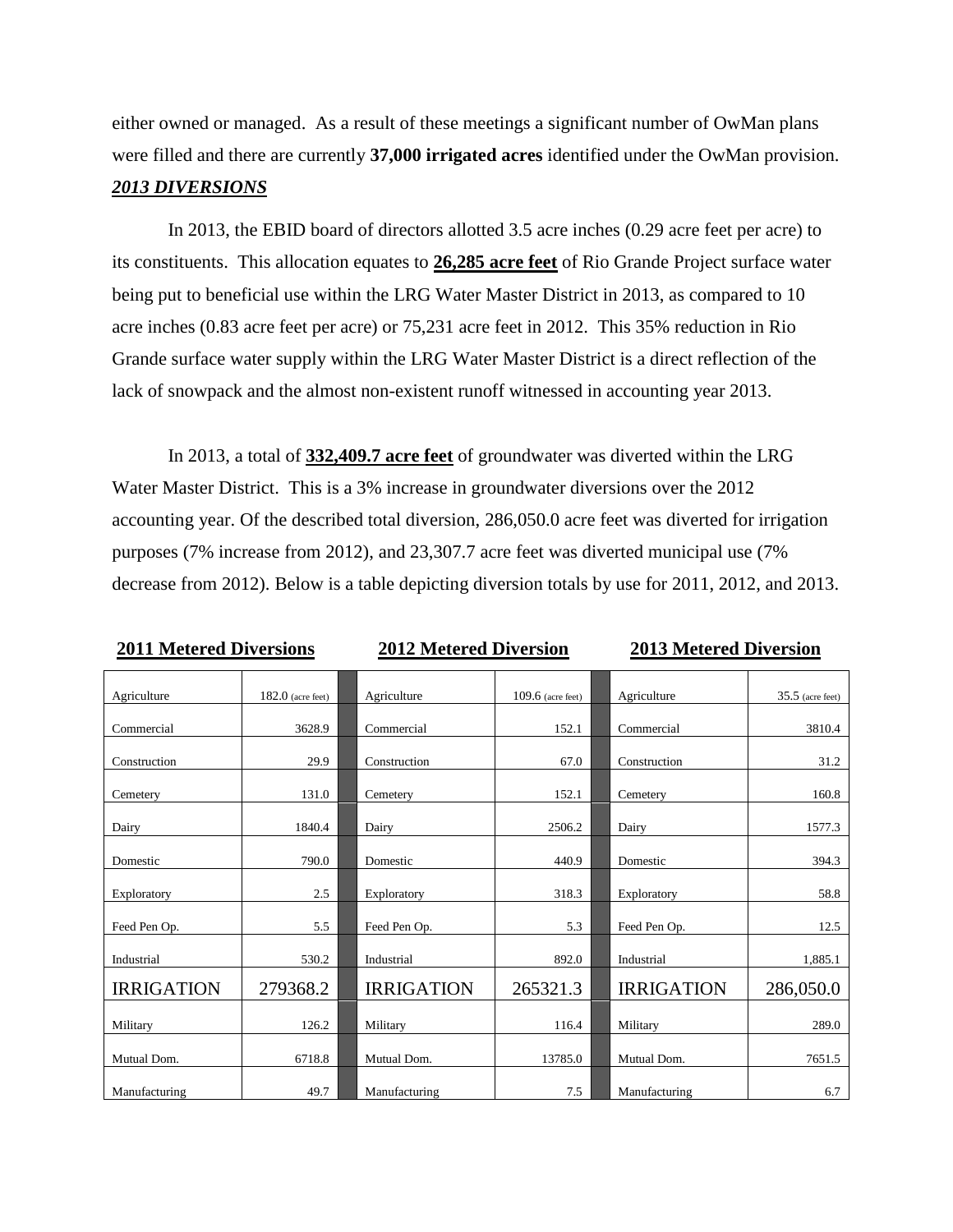| <b>MH</b> Park | 354.7    | <b>MH</b> Park | 408.1    | MH Park           | 444.3    |
|----------------|----------|----------------|----------|-------------------|----------|
| Multi-Domestic | 195.8    | Multi-Domestic | 83.8     | Multi-Domestic    | 336.4    |
| Municipal      | 24693.0  | Municipal      | 25054.9  | Municipal         | 23307.7  |
|                |          |                |          |                   |          |
| Mining         | 240.5    | Mining         | 13785.0  | Mining            | 0.0      |
| <b>PDL</b>     | 0.3      | PDL            | 4.6      | PDL               | 5.1      |
| <b>PMH</b>     | 6.7      | <b>PMH</b>     | 5.8      | <b>PMH</b>        | 17.0     |
| <b>PUB</b>     | 0.7      | <b>PUB</b>     | 0.0      | <b>PUB</b>        | 0.0      |
| Pre Basin Dom. | 58.7     | Pre Basin Dom. | 73.2     | Pre Basin Dom.    | 110.7    |
| Recreation     | 84.2     | Recreation     | 80.3     | Recreation        | 71.2     |
| School         | 1375.5   | School         | 2203.3   | School            | 2345.1   |
| Sanitary       | 48.9     | Sanitary       | 60.0     | Sanitary          | 554.8    |
| Stock          | 9.5      | Stock          | 8.8      | Stock             | 12.4     |
| Subdivision    | 4230.6   | Subdivision    | 1660.0   | Subdivision       | $0.0\,$  |
| Utility        | 905.8    | Utility        | 672.0    | Utility           | 641.0    |
|                |          |                |          | Pollution Control | 201.3    |
| Est. Domestic  | 2400.0   | Est. Domestic  | 2400.0   | Est. Domestic     | 2400.0   |
| 2011 Total     | 328008.2 | 2012 Total     | 323128.4 | 2013 Total        | 332409.7 |

In the Hot Springs Underground Water Basin, a total of 2,541.6 acre feet was diverted under the jurisdiction of the LRG Water Master in 2013, of which 1,145.2 was diverted for irrigation purposes, and 1,329.7 was diverted for municipal purposes. This municipal use includes the water rights on file with the SE for the City of Truth or Consequences.

In the Las Animas Underground Water Basin a total of 117.0 acre feet was under the jurisdiction of the LRG Water Master in 2013, of which 114.0 was diverted for irrigation purposes. Only 3.0 acre feet of groundwater was diverted for a use other than irrigation in the Las Animas Basin.